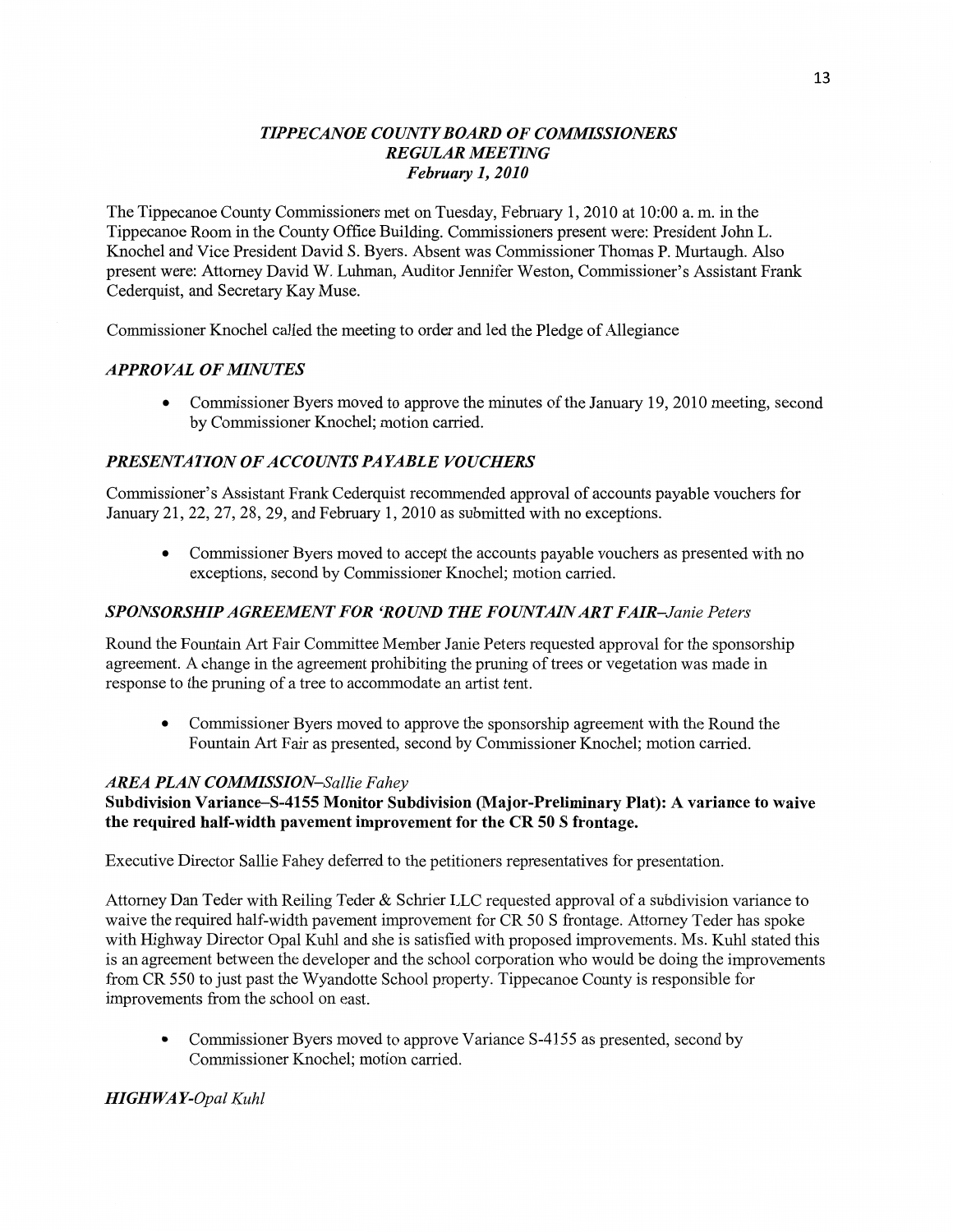# **Awarding** of **Bridge** 151 **Project**

Director Kuhl recommended the approval of a **contract** and bid bond for Bridge 151 with Jack Isom Construction.

Commissioner Knochel stated **that** Jack Isom Construction currently has a contract with the state for the construction of an overpass in Washington **Township.** One of the county roads is closed and is inaccessible. Commissioner Knochel added **that** Jack **Isom Construction** has been contacted many **times**  in reference to the condition of the county roads at this overpass and Jack **Isom** has not been responsive. He feels it is unacceptable and disappointing.

**0** Commissioner Byers moved to accept the bid and contract **from** Jack **Isom** Construction for work on Bridge 151, second by Commissioner Knochel; **motion** carried.

# **Certification Letter** for **Indiana Department** of **Transnortation** for **Bridge U-209 Project**

Ms. Kuhl presented a Certification Letter for Indiana Department of Transportation for Bridge U-209 Project. She added this is acknowledging that the right-of—ways have been cleared. Ms. Kuhl added that Eli Lilly did **donate** all of the right-of-ways for this project.

# **Warranty Deed and Temporary Easement Grants for South River Road Project**

Ms. Kuhl presented a Warranty Deed and Temporary Easements for Parcel 17, 17a, 17b, and 17c in the amounts of \$12,650 for the Warranty Deed and \$900 for the Temporary Easements in the name of The Trustees of Purdue University.

**0** Commissioner Byers moved to approve the Warranty Deed and Temporary Easements as presented, second by Commissioner Knochel; motion carried.

Ms. **Kuhl** presented a Warranty Deed and Temporary Easements for Parcels 18, 18a, and 18b in the **amounts** of \$19,310 for the Warranty Deed and \$1,200 for the Temporary Easements in the name of Purdue Research Foundation.

**0** Commissioner Byers moved to approve the Warranty Deed and Temporary Easements as presented, second by Commissioner **Knochel; motion** carried.

Ms. Kuhl presented a Warranty Deed and Temporary Easements for Parcel 19 and 19a in the amounts of \$9,450 for the Warranty Deed and \$1,000 for the Temporary Easement in the name of Purdue Research **Foundation.** 

**0** Commissioner Byers moved to approve the Warranty Deed and Temporary Easement as presented, second by Commissioner Knochel; motion carried.

Ms. Kuhl presented a Warranty Deed and Temporary Easement for Parcel 20 and 20a in the **amounts** of \$10,650 for the Warranty Deed and \$1,700 for the Temporary Easement in the name of Purdue Research Foundation.

**0** Commissioner Byers moved to approve the Warranty Deed and Temporary Easement as presented, second by Commissioner Knochel; motion carried.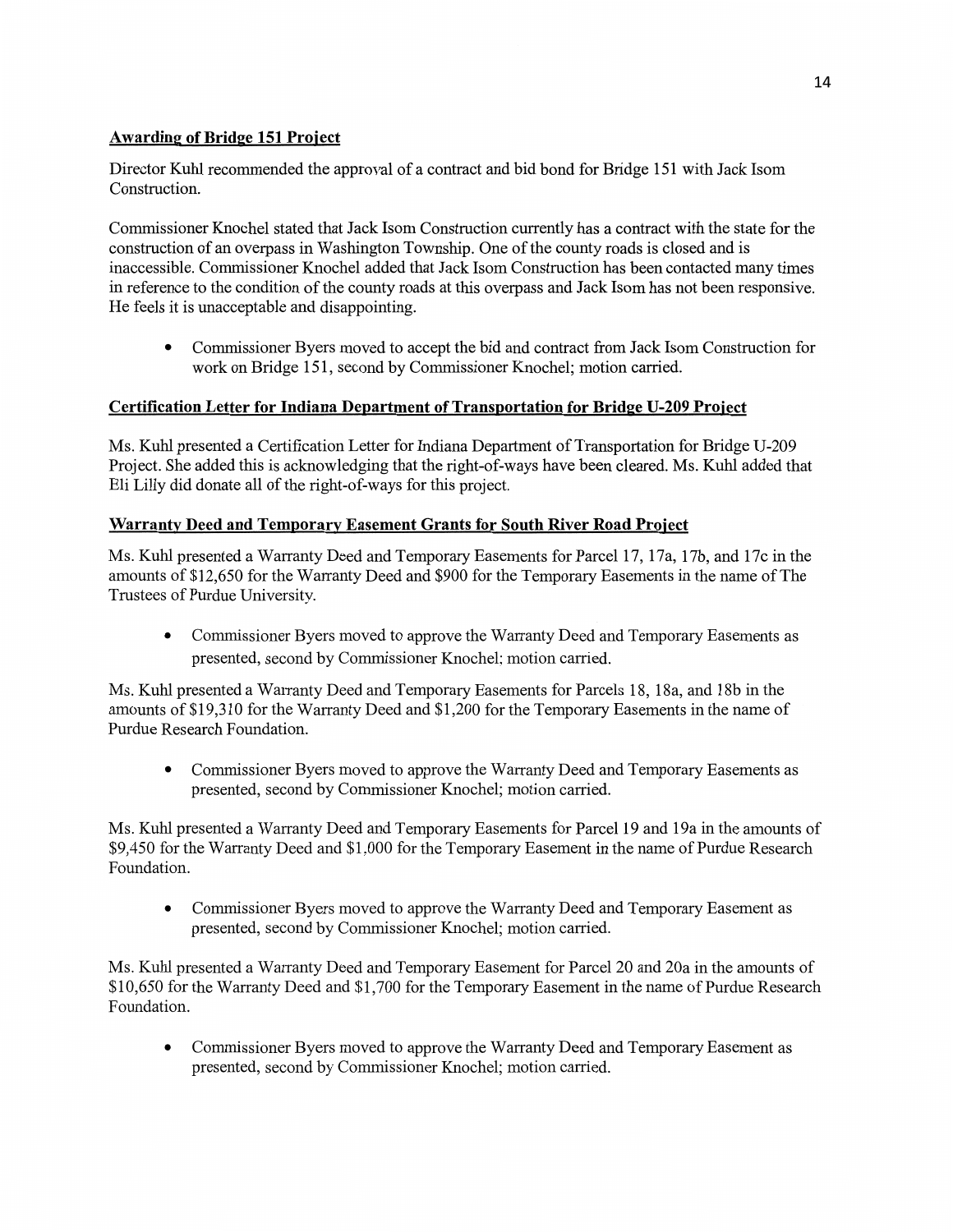Ms. Kuhl presented a Warranty Deed and Temporary Easement for Parcel 21 and 21a in the **amounts** of \$3,500 for the Warranty Deed and \$500 for the Temporary Easement in the name of Purdue Research **Foundation.** 

**0** Commissioner Byers **moved** to approve the Warranty **Deed** and Temporary **Easement** as presented, second by Commissioner **Knochel; motion** carried.

Ms. Kuhl presented **a** Warranty Deed and Temporary Easement for Parcel 48 and 48a in the amounts of \$2,280 for the Warranty Deed and \$610 for the Temporary **Easement** in the name of Purdue Research Foundation.

**0** Commissioner Byers moved to approve the Warranty Deed and Temporary Easement as presented, second by **Commissioner Knochel; motion** carried.

Ms. Kuhl presented a Warranty Deed and Temporary **Easement** for Parcel 61 and 61a in the amounts of \$3,630 for the Warranty Deed and \$260 for the Temporary Easement in the name of Purdue Research Foundation.

**0 Commissioner** Byers moved to approve the Warranty Deed and Temporary Easement as presented, second by Commissioner Knochel; **motion** can'ied.

# **Verification Certificate**

Ms. Kuhl presented a Verification Certificate from Duke Energy **Indiana Inc.** in the **amount** of \$5,000 for approval.

**0** Commissioner Byers moved to approve the Verification Certificate as presented, second by Commissioner **Knochel;** motion carried.

### **Change** Order #4

Ms. Kuhl presented Change Order #4 from Myers Construction Management, Inc. for approval. **This** is for the Tippecanoe County Highway Garage **Site** Improvements Project in the **amount** of \$14,845 for the addition of dedicated circuits for Hot Box's and to repair the feeder **conduit** between buildings.

**0** Commissioner Byers moved to approve Change Order #4 as presented, second by Commissioner **Knochel; motion** carried.

### *TREASURER—Bob Plantenga*

### **Resolution 2010-07-CM Authorizing** and **Approving** the **Entry into** an **Inter-local Agreement** for the **Investment** of **Public Funds**

Treasurer Bob Plantenga introduced Curt R. Fritsch, President of CRF **Financial** Group, Inc., Program Director for Hoosier Fund Indiana Local Investment Pool. Mr. Plantenga stated this agreement would authorize Tippecanoe County to enter into an investment pool for municipalities only. The Attorney General and the State Board of Accounts have approved Hoosier **Fund.** Mr. Plantenga added that Baker and Daniels has given approval that it does meet all state requirements. The County Council's approval is also required.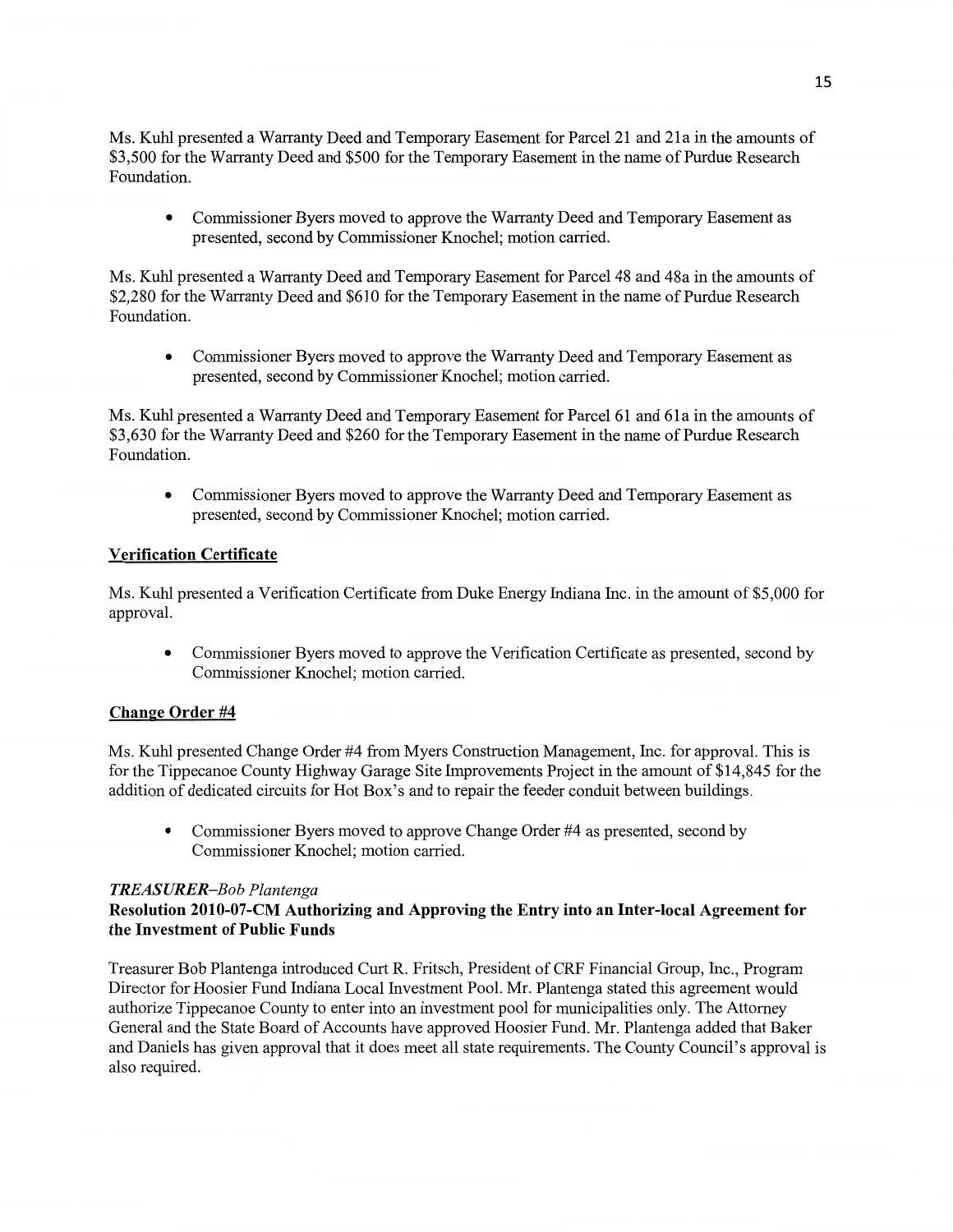**0** Commissioner Byers **moved** to approve Resolution 2010-07-CM as presented, second by **Commissioner** Knochel; **motion** carried.

### *GRANTS—Laurie Wilson*

### **Permission** to **Apply**

**Grant** Facilitator Laurie **Wilson** requested permission to apply for a \$31,285 training grant for **TEMA** and District 4 for the implementation of training exercises to **enhance** capabilities through out the District.

**0** Commissioner Byers moved to grant permission to apply for the grant as presented, **second** by Commissioner Knochel; motion carried.

### **Permission** to **Accept**

Ms. Wilson requested **permission** to accept **a** \$5,000 **National Health** Organization Grant. **This** will be for future needs of the Medical Reserve Corp. Ms. **Wilson** added these **funds** do not have an **expiration** date, so they may be set aside for future needs.

**0** Commissioner Byers moved to accept the grant as presented, second by **Commissioner**  Knochel; motion carried.

Ms. Wilson requested permission to accept **a** \$50,000 Indiana Criminal Justice Institute Grant for the Juvenile Detention Alternative **Initiative** (JDAI) for a one-year project.

**0** Commissioner Byers moved to accept the grant as presented, second by Commissioner Knochel; motion carried.

Ms. Wilson requested permission to accept **a** \$12,344 Indiana Criminal Justice Institute Grant for Court Services to benefit the Forensic Diversion Drug Court. **This** grant does require a 100% match, adding Court Services can meet this requirement.

**0** Commissioner Byers moved to accept the grant as presented, second by Commissioner Knochel; motion carried.

Ms. Wilson requested permission to accept a \$55,162 Indiana Criminal Justice Institute **Grant** for Superior Court 3, with conditional approval, for continuation of a re-entry project. Approval will be pending a satisfactory audit and site visit of the office of the current contractor.

**0 Commissioner** Byers moved to accept the grant as presented with conditional approval, second by Commissioner Knochel; motion carried.

### *CONTRA* CT FOR *LEGAL* SER *VICES—Dave Luhman*

Attorney Dave Luhman presented a proposed contract with Hoffinan, **Luhman** & Masson PC for calendar year 2010. Attorney **Luhman** reported the same fee rate as 2008 and 2009 of \$165 per hour is being requested. Commissioner Assistant Frank Cederquist reported he has checked rates with the two cities and this **amount** is acceptable.

**0** Commissioner Byers moved to accept the contract as presented, second by Commissioner Knochel; motion carried.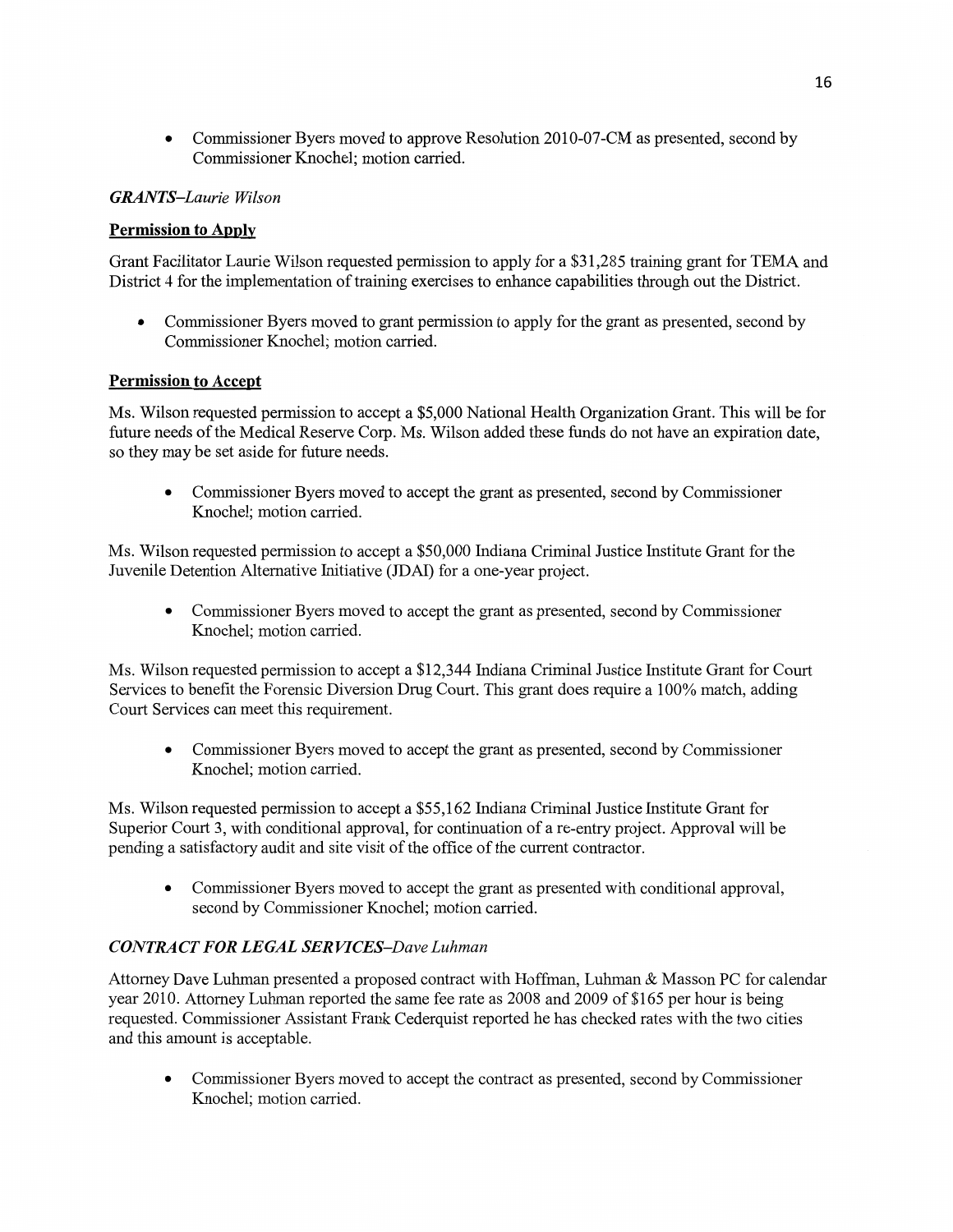# *UNFINISHED/NEW BUSINESS*

### **Swisher Road Lease**

**0** Commissioner Byers moved to bring the lease of property located on **Swisher** Road off the table, second by Commissioner Knochel; motion carried.

Attorney Dave **Luhman** presented **Resolution** 2010-08-CM by stating this would **authorize** the execution of the lease on **March** 1, 2010 instead of February 1, 2010. The County **Council must** also approve **this**  Resolution and it is on their agenda for February 9, 2010.

Commissioner Knochel asked for any further public comment on **this** issue before **taking a vote.** 

Paul Wright—West **Point—asked** if anything other **than** the date of the lease had changed. Commissioner Knochel stated there were no other changes. Mr. Wright added he had evaluated the property, and agrees that it is very suitable for the storage of the TEMA equipment. Mr. Wright stated his concerns are with leasing of the property. Mr. Wright feels the lease amount is excessive and purchasing the property **should**  be considered at **a negotiated** fee less than the purchase **option** in the lease agreement.

Sadie Harper-Scott-voiced her concerns about spending tax dollars for the leasing of property to house emergency equipment. Her biggest concern is the juvenile detention center that is currently suspended because of the economic downturn. Ms. Harper-Scott added she feels the juvenile center is of more importance **than** county equipment.

Commissioner Knochel— stated **that** several taxpayers had contacted him and voiced their concerns and reservations pertaining to the **issue** of leasing property to house equipment. Commissioner Knochel suggested that building on property already owned by the County should be considered and evaluated. Commissioner Knochel added **that** he could not support the lease at this time.

**0** Commissioner Byers moved to accept Resolution 2010-08-CM as presented, second by Commissioner Knochel; **motion** failed with Commissioner Byers voting in favor, **Commissioner** Knochel voting against.

# **CARY HOME** FOR *CHILDREN—Rebeca: Humphrey*

Director Rebecca Humphrey cited an injunction that requires Department of Child Services to pay for services at 2009 rates and is requesting approval of Resolution 2010-06-CM. Attorney Luhman stated this would reinstate the 2009 rates effactive as of January 1, 2010 for residential care. Attorney **Luhman** added **these** rates would be in effect as long as injunction remains in effect. Attorney Luhman **stated** rates as follows, \$180 Residential Care, \$180 Emergency Shelter Care, and \$206 Intensive Supervision.

**0 Commissioner** Byers moved to approve Resolution 2010-06-CM as presented, second by **Commissioner** Knochel; motion carried.

# *NOTE:* This *resolution will* be *referred* to as *2010-09-CM; Resolution* 201 *0-06-CM* was *approved January* 19, *2010.*

Ms. Humphrey requested **permission** to **change** the **Admission** Application to include the change in per diem **rates.**